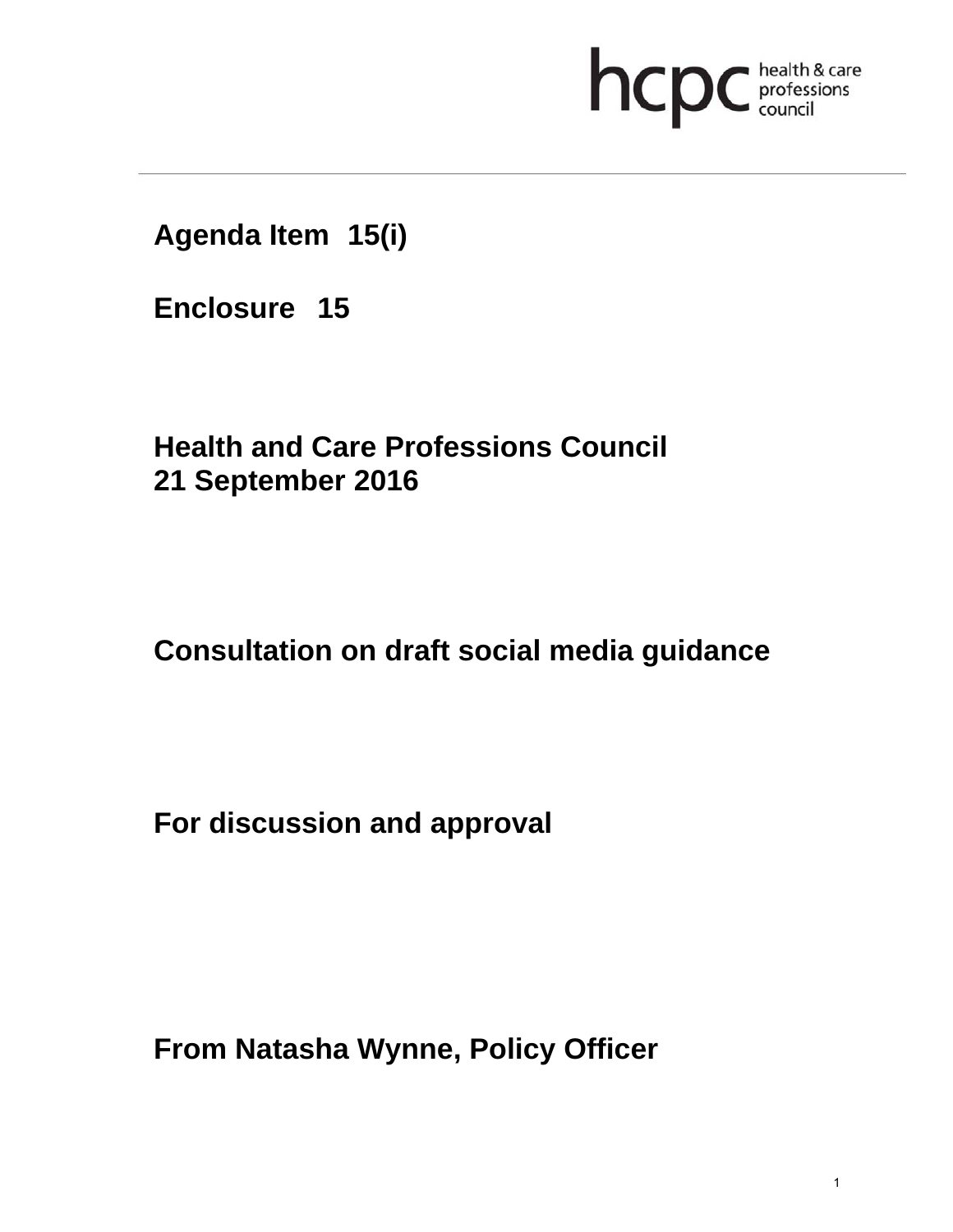### Council, 21 September 2016

Consultation on draft social media guidance

Executive summary and recommendations

### **Introduction**

In January 2016 we published revised standards of conduct, performance and ethics (SCPE), which include a sub-standard about appropriate use of social media. During the review of the previous version of the standards, registrants' use of social media was a topic that was frequently raised, including amongst registrants who are active on social media.

**INCID** C professions

We have previously produced a page on our website with advice about how to use social media in a way that meets our standards, but we were told registrants would find it helpful to have specific published guidance from us in this area.

As agreed by the Education and Training Committee in March 2016, the Executive contracted a third party to undertake an online 'crowdsourcing' exercise to inform the development of the guidance. We also took into account the requests for advice we have received and the small number of fitness to practise cases which have involved inappropriate use of social media.

We are proposing to consult on the draft guidance between 3 October 2016 and 13 January 2017. A consultation document, the draft guidance for consultation and the final report of the crowdsourcing exercise are attached.

#### **Decision**

The Council is invited to discuss and agree the text of the consultation document and the proposed guidance, subject to minor editing amendments.

#### **Background information**

- Education and Training Committee, 3 March 2016. A proposal for Health and Care Professions Council (HCPC) guidance on the appropriate use of social media and networking websites: http://www.hcpc-uk.org/assets/documents/10004F36Enc06- HCPCguidanceontheappropriateuseofsocialmediaandnetworkingwebsites.pdf
- The revised SCPE were published on 26 January 2016: http://www.hcpcuk.org/aboutregistration/standards/standardsofconductperformanceandethics/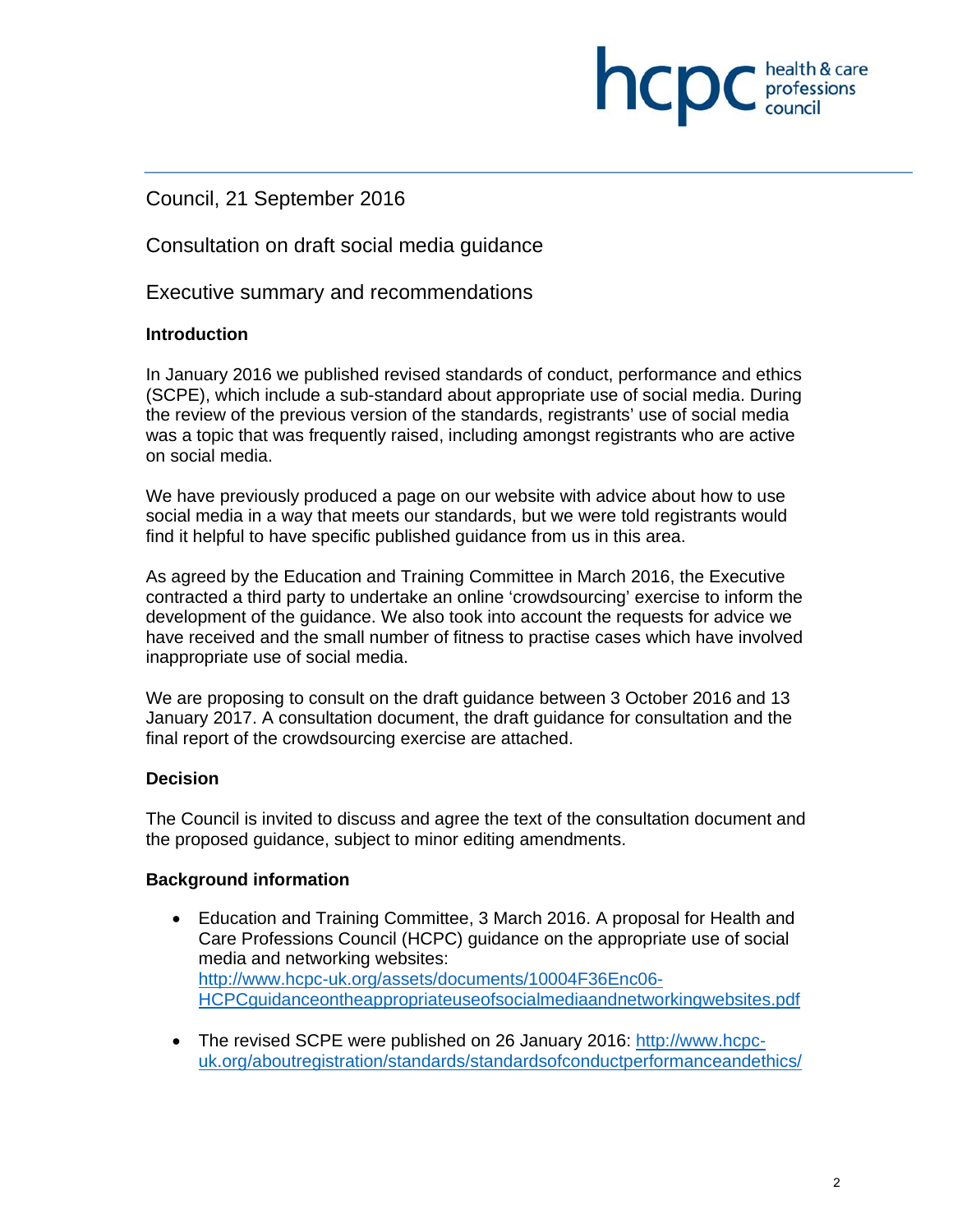Advice for registrants on meeting our standards - Use of social networking sites: http://www.hpc-uk.org/registrants/standards/socialnetworking/

### **Resource implications**

The resource implications include those associated with the public consultation process, analysis of responses, and publication and launch of the guidance. These have been taken into account in departmental work plans for 2016/17.

### **Financial implications**

The financial implications, including reprinting the guidance document, have been accounted for in budget planning for 2016/17.

### **Appendices**

Appendix 1: Guidance on social media (draft for consultation) Appendix 2: Social media guidance online workshop final report

### **Date of paper**

8 September 2016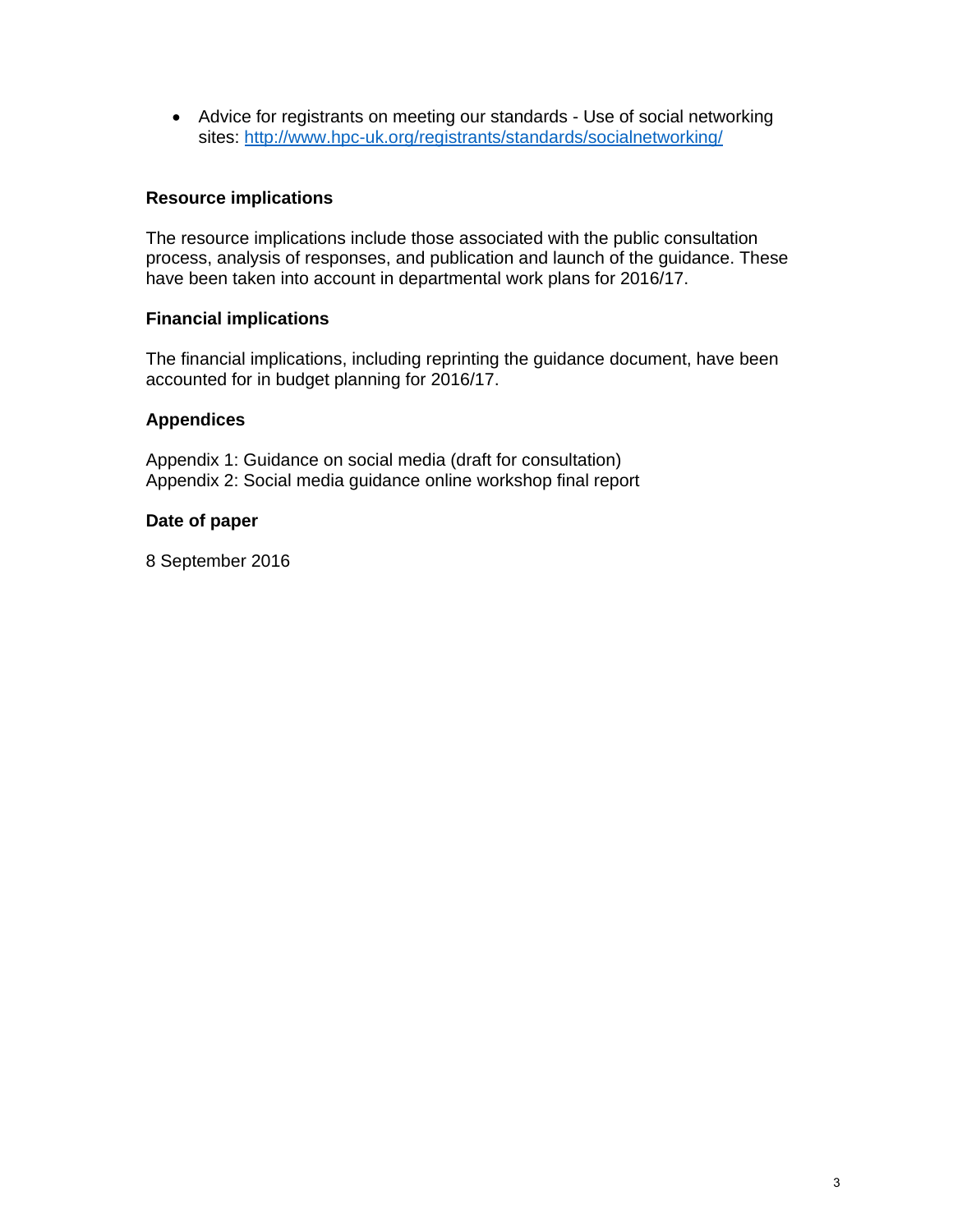

# Consultation on guidance on social media for registrants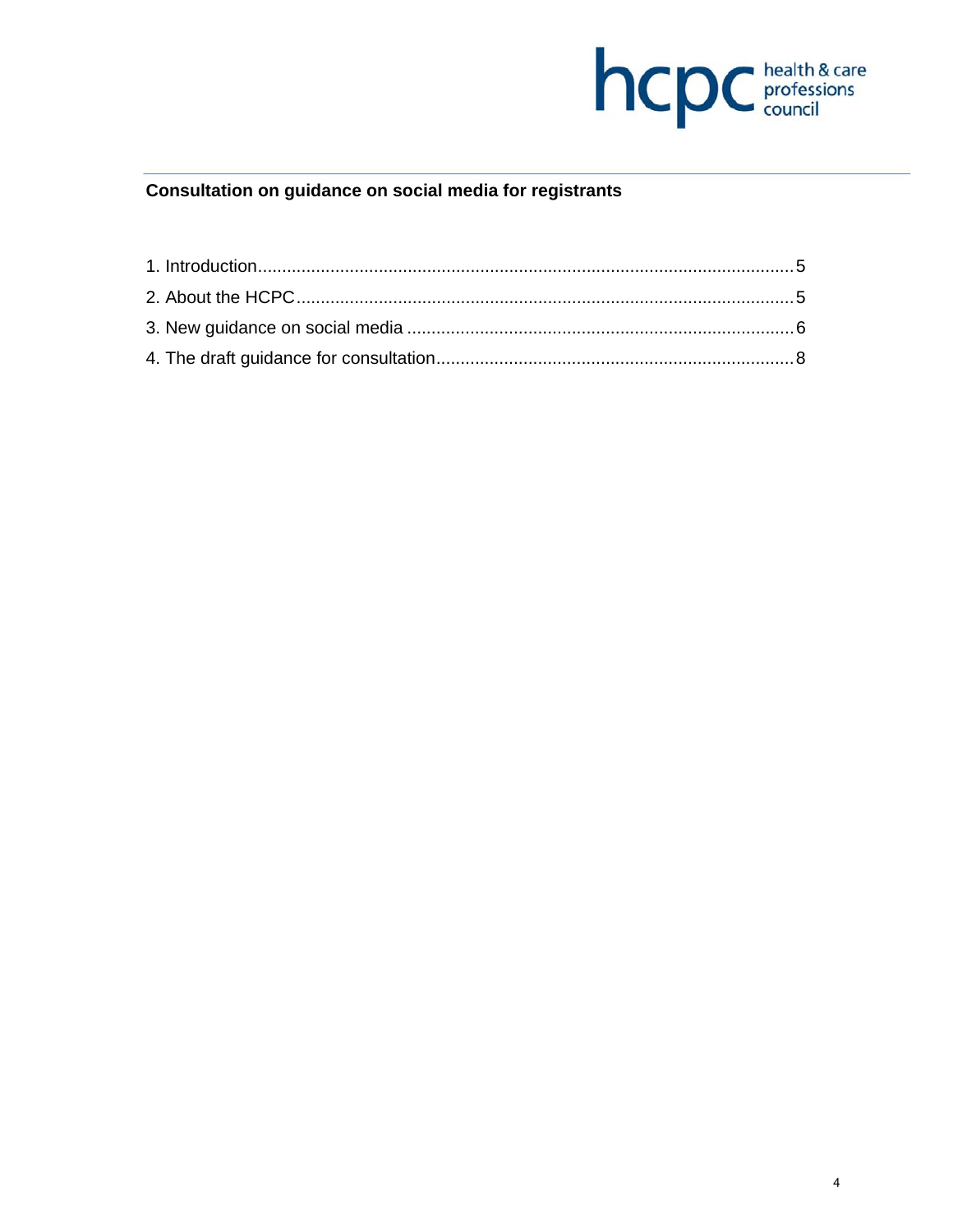### **1. Introduction**

- 1.1 We are the Health and Care Professions Council (HCPC). This consultation seeks the views of our stakeholders on draft guidance for registrants about social media.
- 1.2 In this document, you can find out information about the guidance and how to respond to this consultation. The draft guidance for consultation is published alongside this document on our website.
- 1.3 The consultation runs from **3 October 2016 to 13 January 2017**.

### **2. About the HCPC**

- 2.1 We are a regulator and were set up to protect the public. To do this, we keep a register of professionals who meet our standards for their professional skills and behaviour. Individuals on our register are called 'registrants'.
- 2.2 We currently regulate 16 professions.
	- Arts therapists
	- Biomedical scientists
	- Chiropodists / podiatrists
	- Clinical scientists
	- Dietitians
	- Hearing aid dispensers
	- Occupational therapists
	- Operating department practitioners
	- Orthoptists
	- Paramedics
	- Physiotherapists
	- Practitioner psychologists
	- Prosthetists / orthotists
	- Radiographers
	- Social workers in England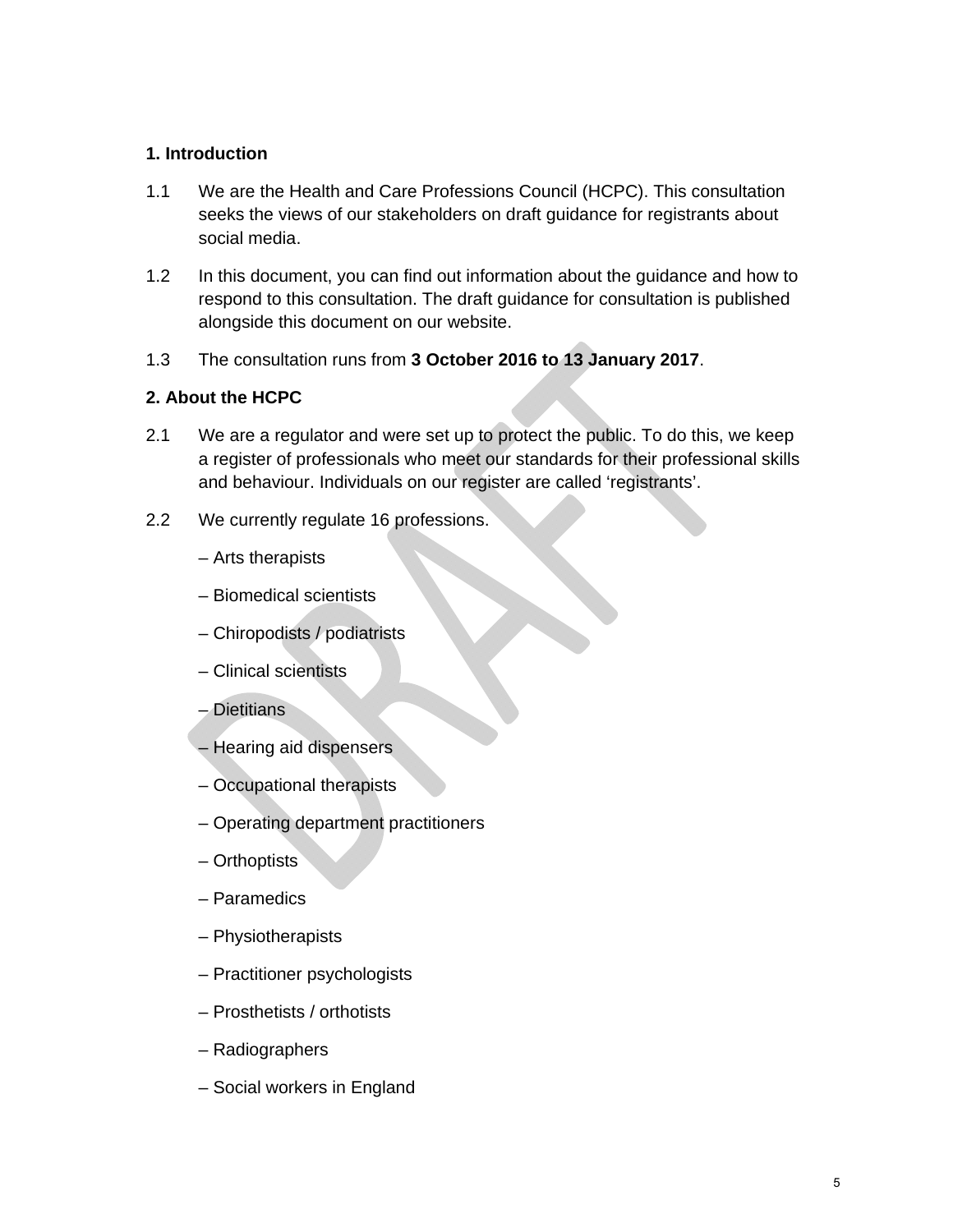– Speech and language therapists

### **3. New guidance on social media**

- 3.1 In January 2016 we published revised standards of conduct, performance and ethics ('the Standards').<sup>1</sup> The Standards now include a sub-standard about registrants' use of social media:
	- 2.7 You must use all forms of communication appropriately and responsibly, including social media and networking websites.

### **Why are we publishing guidance?**

- 3.2 When we reviewed the previous version of the Standards, registrants' use of social media was a topic that came up frequently, including amongst registrants who were active on social media and amongst educators. We were told that registrants were increasingly using social media as a personal and professional communication tool and that some were anxious about using social media for fear of not meeting our standards. It was argued by some stakeholders that an explicit reference to social media in the Standards would be helpful to highlight that registrants' obligations to communicate appropriately and effectively also extended to use of this medium.
- 3.3 Several years ago now we published some advice on our website about using social media in a way which meets our standards.<sup>2</sup> However, during the review, we were told that registrants would value specific published guidance from us in this area. This was also a recommendation from the Professional Liaison Group (PLG) we established as part of the review process.
- 3.3 In deciding to publish guidance, we took into account the queries we have received in recent years seeking advice about this area. We also took into account the small number of fitness to practise cases we have considered which have concerned inappropriate use of social media.

### **What is the relationship of the guidance to other sources of guidance?**

3.4 We know that some (but not all) of the professional bodies that represent the health and care professionals on our Register already produce their own guidance on the use of social media. Although there will be some overlap, this guidance is often much broader than the guidance we are consulting on. Professional bodies' guidance often includes helpful advice about topics such as making the most of social media to promote the profession; the benefits of

<sup>1</sup> http://www.hcpc-uk.org/aboutregistration/standards/standardsofconductperformanceandethics/

<sup>2</sup> http://www.hpc‐uk.org/registrants/standards/socialnetworking/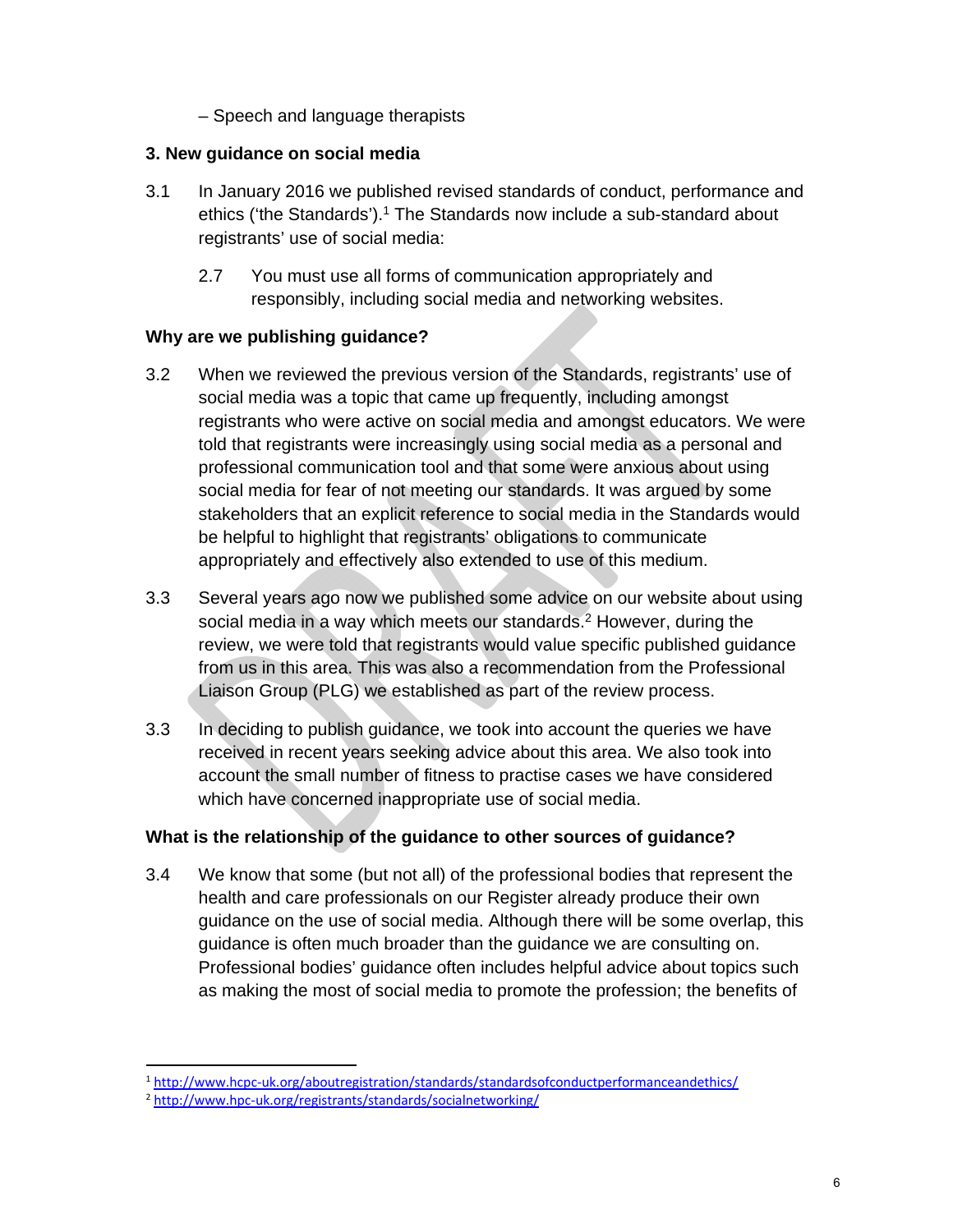different social media websites; how to measure the effectiveness of social media activity; and explaining social media specific terminology.

- 3.5 As a regulator, our draft guidance necessarily focuses on the ethical aspects of social media use, providing advice about meeting our standards of conduct, performance and ethics. The feedback we have received to date indicates that registrants would value clear, published guidance from us which provides reassurance so that they can use social media with the confidence that they are meeting expected standards.
- 3.6 The proposed guidance is therefore complementary to the guidance produced by the professional bodies. In the draft guidance for consultation we have acknowledged the role of professional bodies as sources of further advice.

### **How have we developed the guidance?**

- 3.7 In May 2016 we ran an online workshop to engage stakeholders in identifying the areas that should be addressed in the guidance. It is important whenever we publish guidance that we do this in partnership with the registrants and other stakeholders who will use it, or who have an interest in its content.
- 3.8 Participants in the workshop were asked to comment on three overlapping themes:
	- **Top tips dos and don'ts**. What are the things a HCPC registrant should or should not do when using social media?
	- **The challenge of using social media**. What are the challenges that a HCPC registrant could face when using social media?
	- **The value of using social media**. How can social media be useful for your practice or help you as a service user? Can you share examples?
- 3.9 Participants were able to add ideas and to comment and vote (like / dislike) on the ideas of others.
- 3.10 We informed a range of stakeholders about the campaign. This included issuing a press release; sending a stakeholder email; utilising our existing social media channels; and directly emailing a sample comprising 5,000 registrants. We particularly wanted to target registrants who were already active on social media.
- 3.11 313 people participated in the workshop. The majority were registrants but some identified themselves as educators and a small number as service users and carers. There were 2,081 contributions (ideas, comments and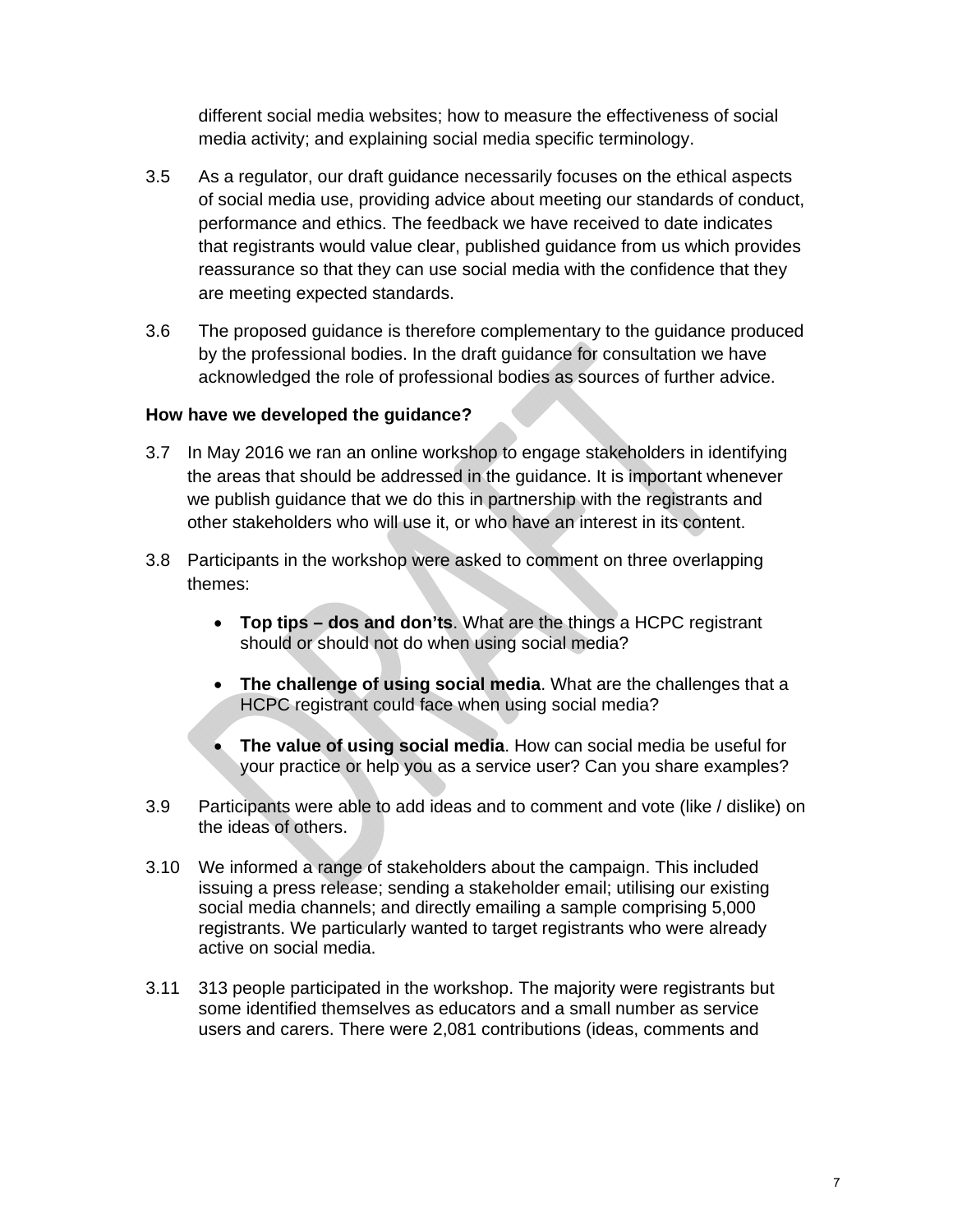votes). You can download a copy of the report of the workshop from our website.<sup>3</sup>

### **4. The draft guidance for consultation**

- 4.1 We have used the outcomes of the online survey to help us develop the draft guidance. We also looked at the guidance published by other organisations including other regulators of health and care professionals and professional bodies.
- 4.2 In the guidance, we wanted to strike the correct balance and tone between acknowledging the value of social media as a dynamic and effective communication tool and highlighting the importance of meeting our standards. We want to make clear that our expectations of registrants' behaviour extends to their use of social media, whilst recognising that the vast majority of registrants who use this medium already do so responsibly and without any difficulties at all.
- 4.3 In keeping with the small number of other guidance documents we have produced, we wanted this guidance to be principles-based. We therefore intend the guidance to set out how we expect registrant to apply our standards when using social media in different contexts. We also want the guidance to be clear, concise and accessible.
- 4.4 We would value the views of stakeholders about how successful we have been in achieving these goals.
- 4.5 Once the consultation has concluded, we will use the comments we receive to improve the draft guidance further. We will then work with the Plain English Campaign to edit the guidance before we publish the final copy.

 $3$  [to appear here]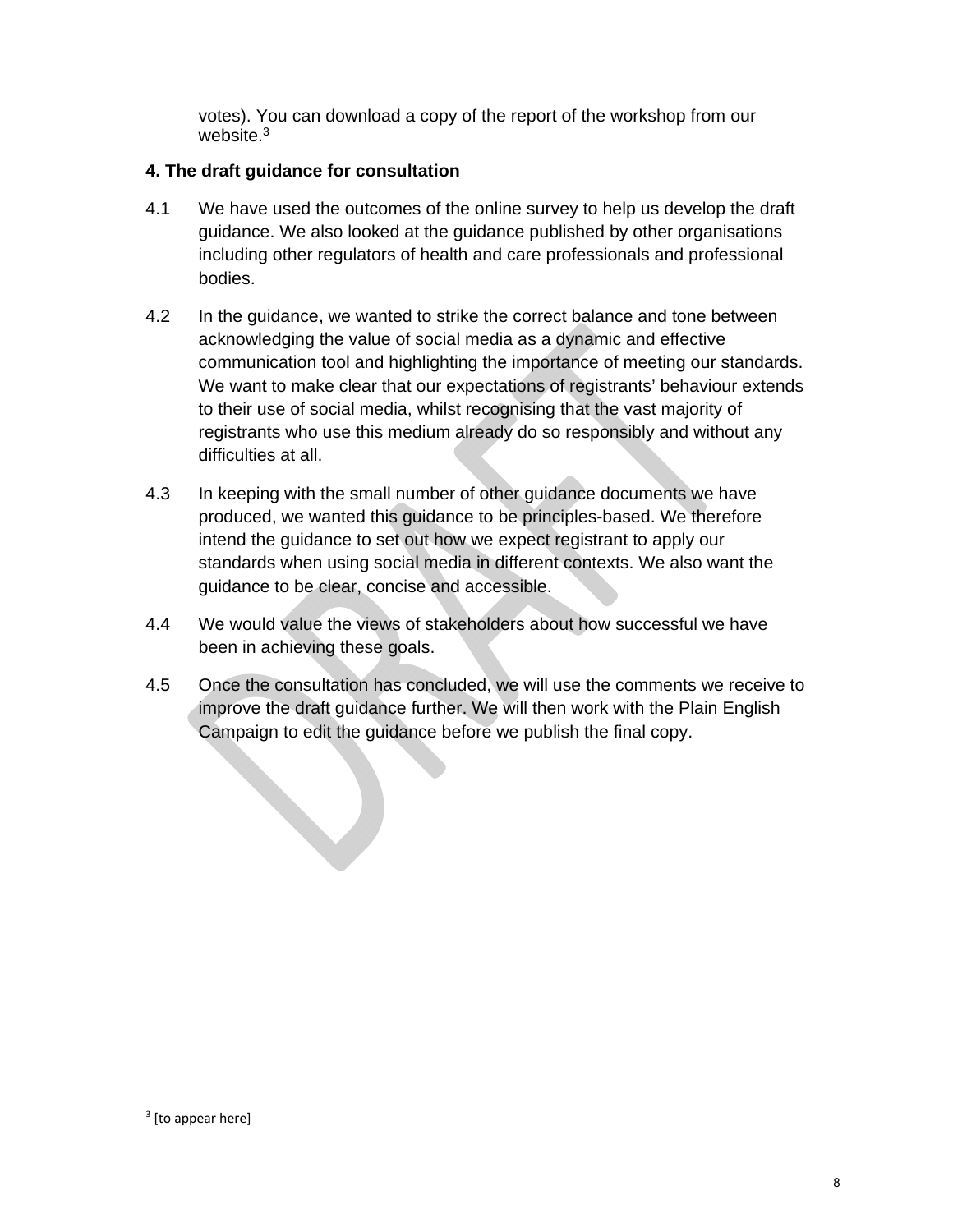### **5. How to respond to the consultation**

- 5.1 We welcome your comments on the draft guidance. We have listed some questions to help you below. The questions are not designed to be exhaustive and we would welcome your comments on any aspect of the guidance.
	- Q.1 Is the guidance clear and easy to understand? How could we improve it?
	- Q.2 Could any parts of the guidance be reworded or removed?
	- Q.3 Do you have any other comments on the draft guidance?
- 5.2 You can respond to this consultation in the following ways.
	- By completing our easy-to-use online survey: [add link here]
	- By emailing us at: consultation@hcpc-uk.org.
	- By writing to us at the following address.

Consultation on guidance on social media Policy and Standards Department Health and Care Professions Council Park House 184 Kennington Park Road London SE11 4BU Fax: +44(0)20 7820 9684

- 5.3 Please note that we do not normally accept responses by telephone or in person. We normally ask that consultation responses are made in writing. However, if you are unable to respond in writing, please contact us on +44(0)20 7840 9815 to discuss any reasonable adjustments that would help you to respond.
- 5.4 Please complete the online survey or send us your response by 13 January 2017.

### 5.5 **Please contact us to request a copy of this document in Welsh or in an alternative format.**

5.6 Once the consultation period is completed, we will analyse the responses we receive. We will then publish a document which summarises the comments we received and explains the decisions we have taken as a result. This will be published on our website.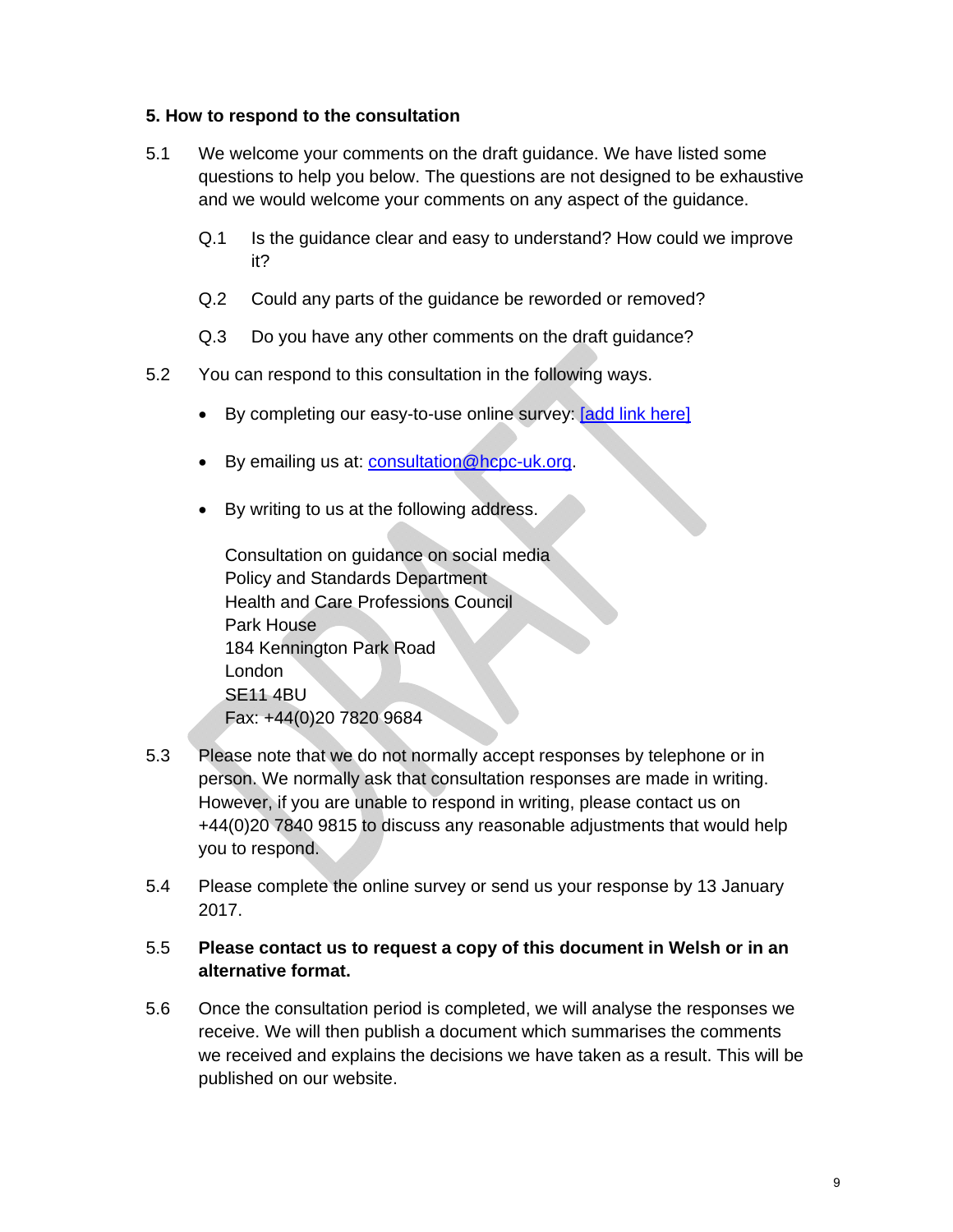

# **Guidance on social media**

### **Contents**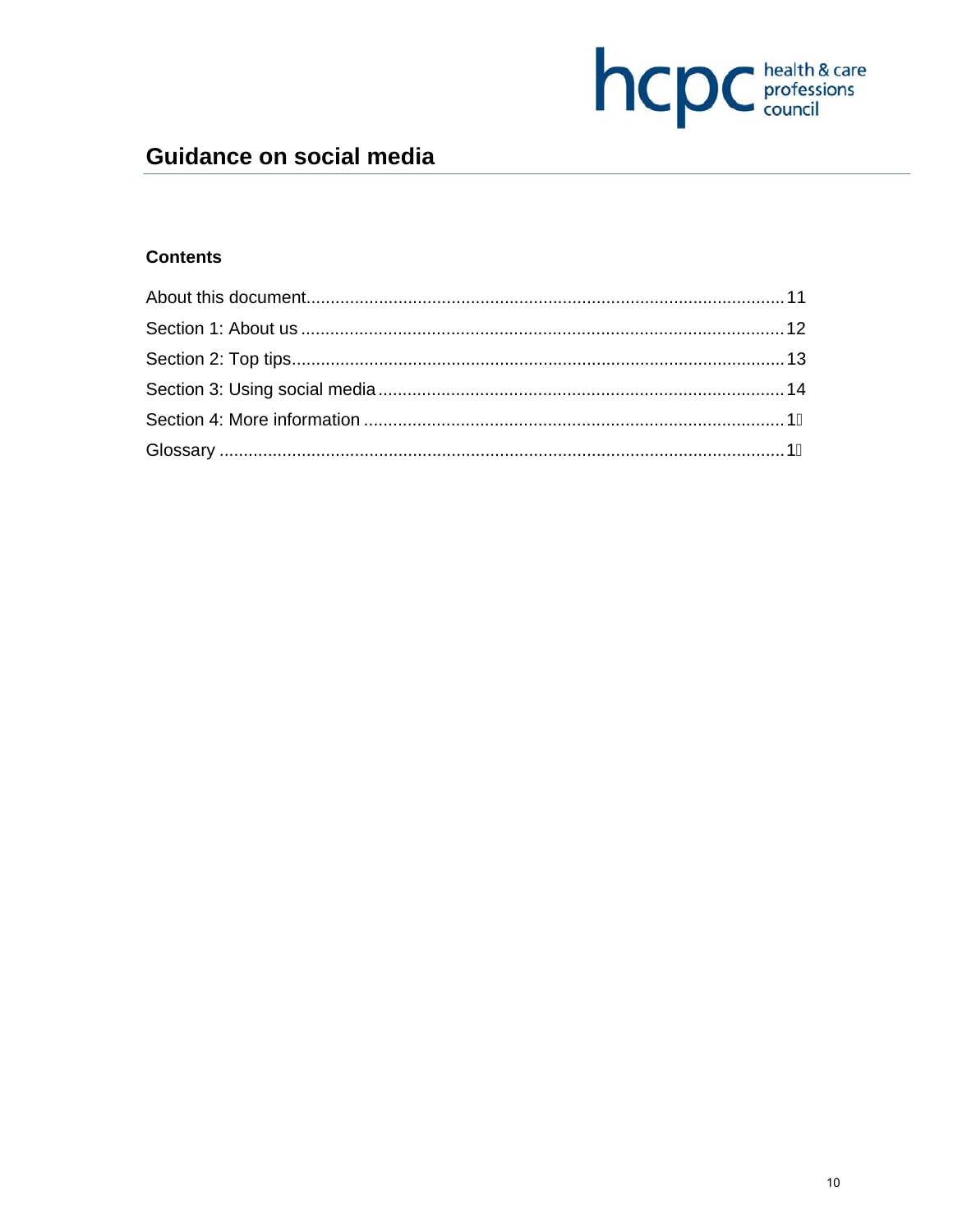### **About this document**

We have written this document to provide guidance to registrants who use social media. It explains how to use social media in a way which meets our standards.

This document cannot address every issue that might come up. We have instead focused on the issues registrants and other stakeholders told us they came across most frequently.

This guidance is focused on our standards. Some professional bodies publish useful social media guidelines to support their members to get the most from this technology. If you are employed, your employer may also have relevant policies or guidance that apply to you.

### **How this document is structured**

This document is divided into four sections:

- Section 1 provides information about the HCPC:
- Section 2 contains some top tips for using social media;
- Section 3 provides guidance on how our standards relate to use of social media, and some relevant issues you may come across;
- Section 4 contains information about how to find out more.

### **Language**

Throughout this document:

- 'we' and 'us' refers to the Health and Care Professions Council (HCPC);
- 'registrant' refers to a professional on our Register;
- 'you' or 'your' refers to a registrant.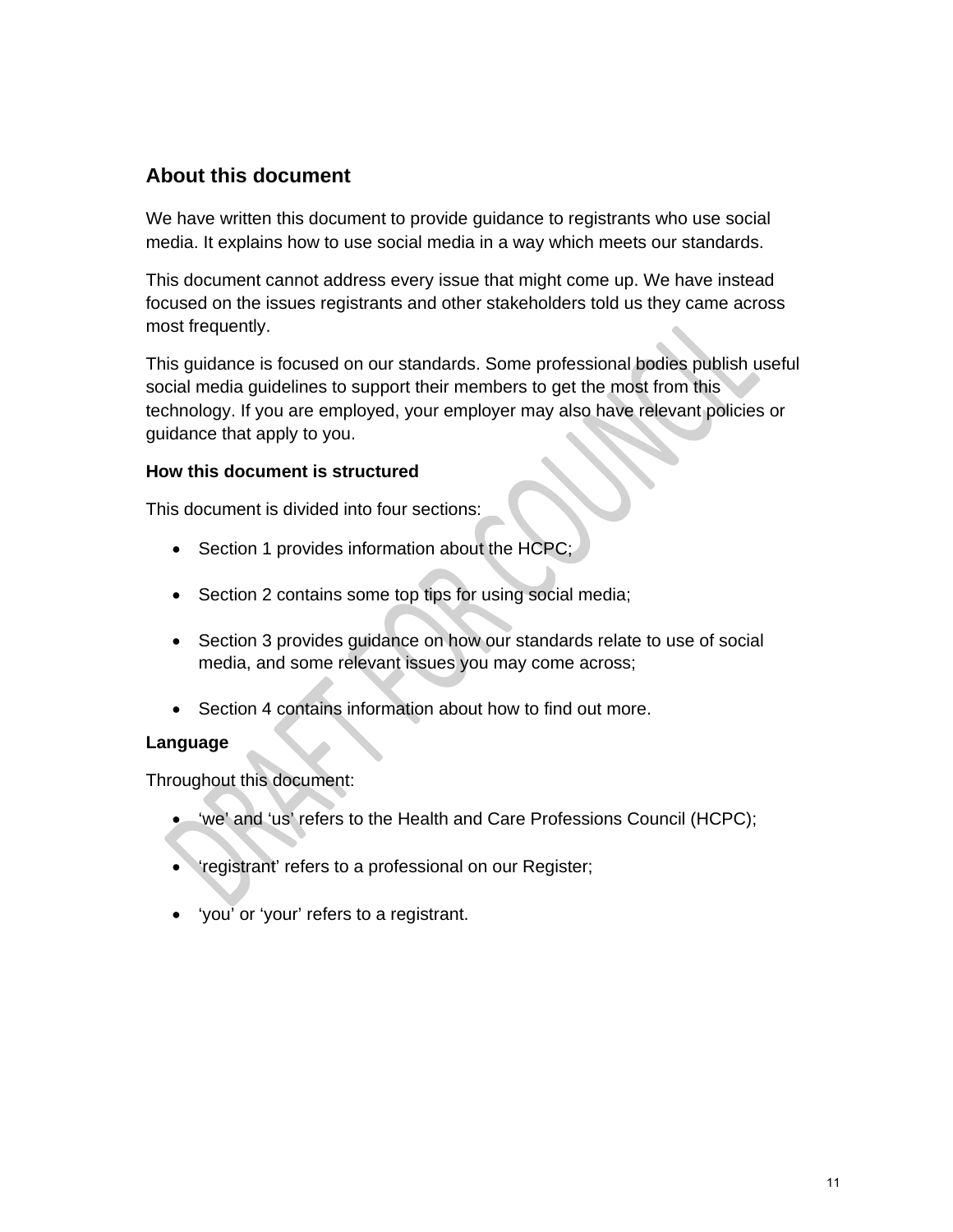### **Section 1: About us**

We are a regulator and were set up to protect the public. To do this, we keep a register of professionals who meet our standards for their professional skills and behaviour. Individuals on our register are called 'registrants'.

We currently regulate 16 professions:

- Arts therapists
- Biomedical scientists
- Chiropodists / podiatrists
- Clinical scientists
- Dietitians
- Hearing aid dispensers
- Occupational therapists
- Operating department practitioners
- Orthoptists
- Paramedics
- Physiotherapists
- Practitioner psychologists
- Prosthetists / orthotists
- Radiographers
- Social workers in England
- Speech and language therapists

We may regulate other professions in the future. For an up-to-date list, please see our website at www.hcpc-uk.org

### **About the standards**

We set standards of conduct, performance and ethics, which set out the high level principles of how we expect registrants to behave. We use the standards when a concern has been raised about a registrant, to help us decide whether we need to take action to protect the public.

As a registrant, you must make sure you are familiar with the standards and that you continue to meet them at all times.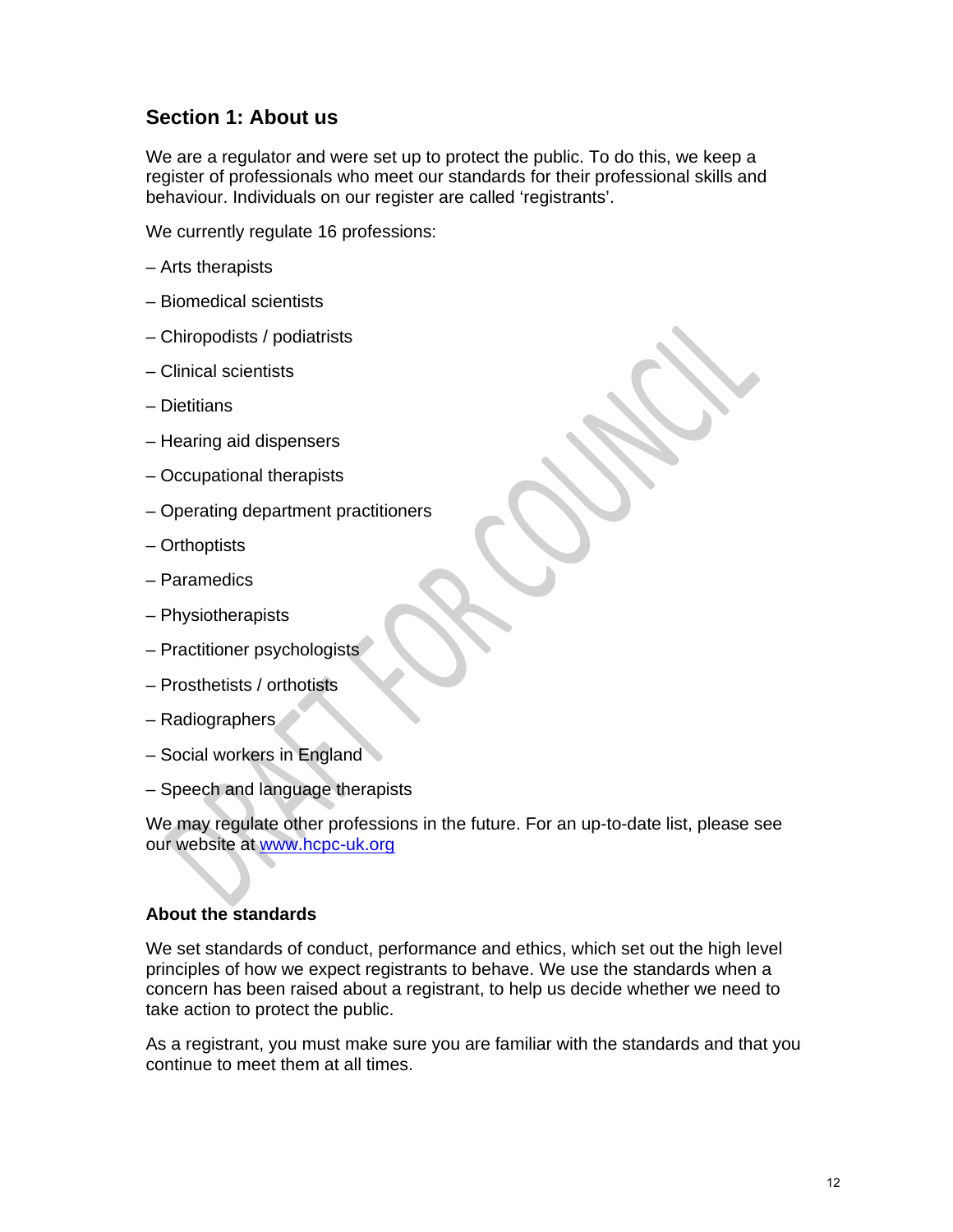# **Section 2: Top tips**

The following are some top tips for using social media in a way which meets our standards. You can find information about how to put these into practice in the next section of this document.

- **Apply the same standards of behaviour as you would elsewhere**. If you wouldn't put something in a letter or email or say it out loud, don't say it on social media.
- **Think before you post**. Try to be polite and steer clear of inappropriate or offensive language.
- **Think about who can see what you share** and consider managing your privacy settings accordingly**.**
- **Maintain appropriate professional boundaries** if you communicate with service users or carers.
- **Do not post confidential or identifiable information.**
- **Do not post inappropriate or offensive material**.
- If you are employed, **be aware of your employer's social media policy**.
- When in doubt, **seek advice** from a friend or colleague. You can also contact us if you are unsure about the Standards.
- **Keep on posting!** Social media is a great communication tool. There's no reason why registrants shouldn't keep on using it with confidence.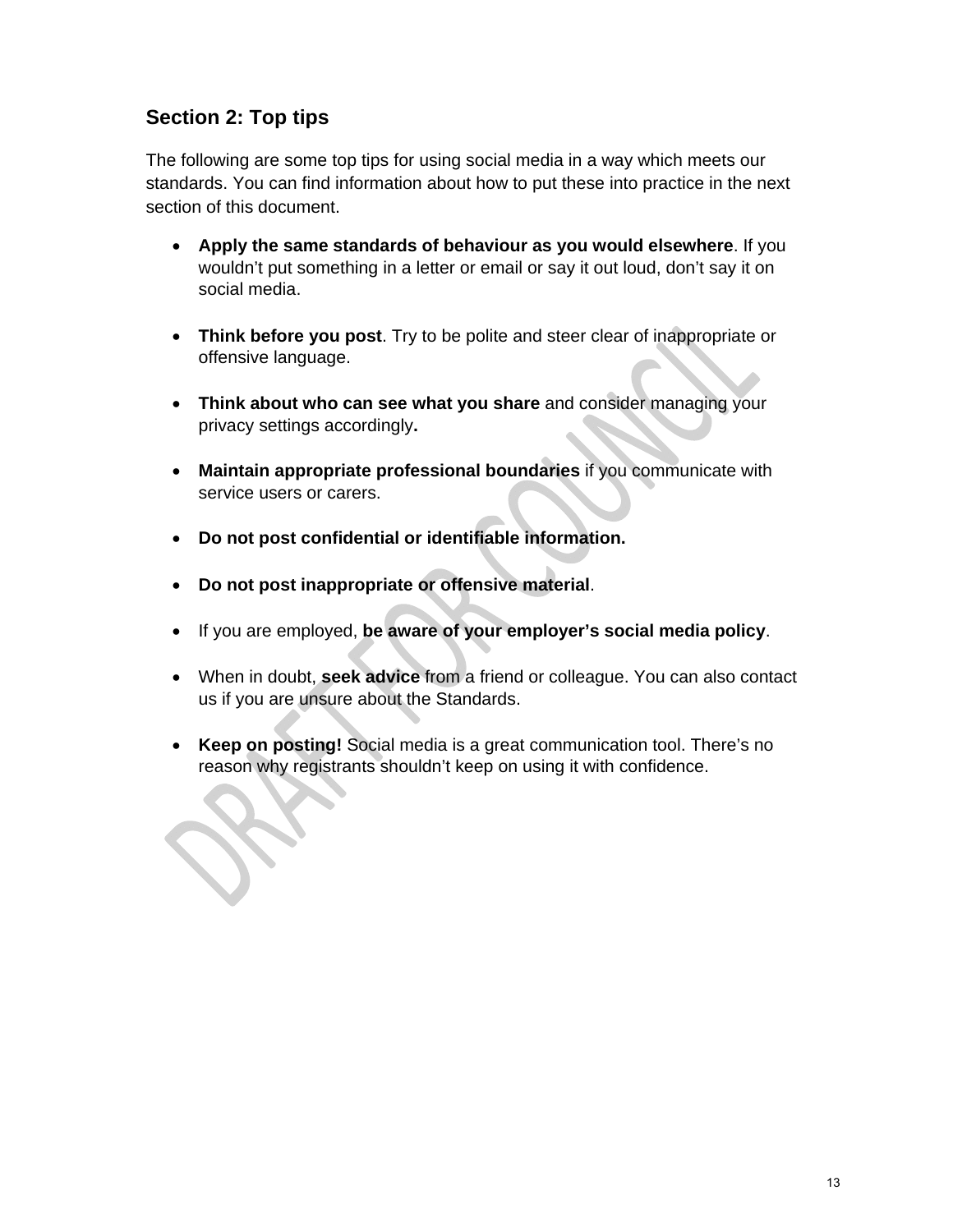### **Section 3: Using social media**

### **Benefits of social media**

Social media is a dynamic and effective communication tool. Registrants have told us that social media can help them to:

- develop and share their skills and knowledge;
- engage with service users and carers and provide them with information;
- network with other professionals nationally and internationally; and
- raise the profile of their profession.

We know that registrants can sometimes be anxious about using social media because they want to make sure that they always meet our standards. The vast majority of registrants who use social media already do so responsibly, in line with our standards, and without any difficulties at all. This guidance explains what our standards mean when using social media.

We have structured the guidance below under the areas of our standards which apply to the appropriate use of social media.

### **Communicate appropriately**

The standards of conduct, performance and ethics say:

'You must use all forms of communication appropriately and responsibly, including social media and networking websites' (2.7)

Social media sites can provide a valuable platform for communicating with other professionals and to promote a better understanding of your profession to a wider audience. However, social media activity which is unprofessional may put your registration at risk.

You should apply the same standards as you would elsewhere when using social media. If you would not write it in a letter or an email or say it out loud, do not post it on social media. Try to be polite and respectful, and avoid using language that others might reasonably consider to be inappropriate or offensive.

#### **Be honest and trustworthy**

Our standards of conduct, performance and ethics say…

'You must make sure that your conduct justifies the public's trust and confidence in you and your profession' (9.1)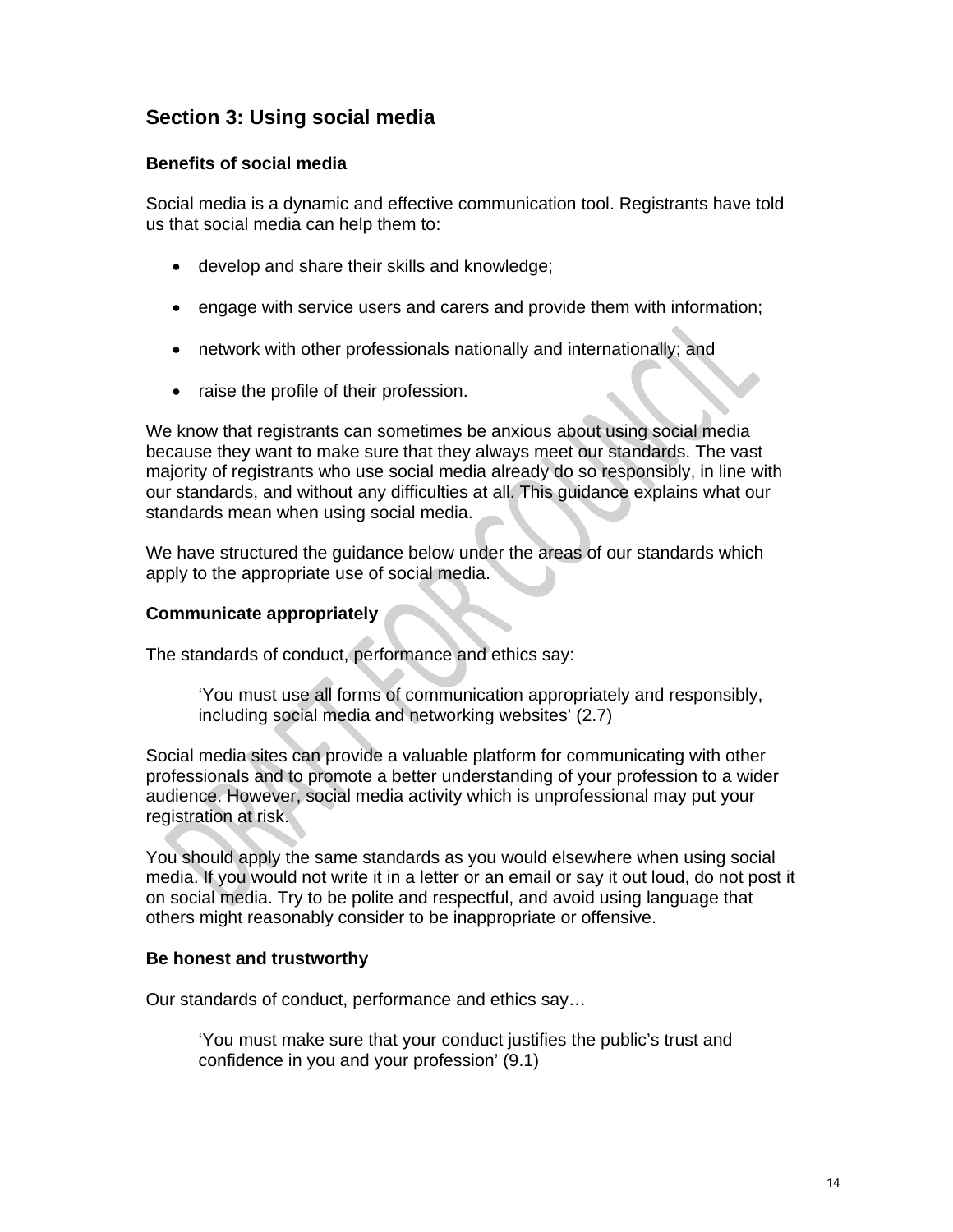This means you need to think about who can see what you share. Make sure you understand the privacy settings of each social media channel that you use. Even on a completely personal account, your employer, colleagues or service users may be able to see your posts or personal information. It is best to assume that anything you post online will be visible to everyone.

Our standards of conduct, performance and ethics state that…

'You must make sure that any promotional activities you are involved in are accurate and are not likely to mislead' (9.3)

If you use social media to advertise or share information related to your professional practice, you must make sure it is fair and true to the best of your knowledge.

### **Respect confidentiality**

Our standards of conduct, performance and ethics say…

'You must treat information about service users as confidential' (5.1)

When you post information about another person on social media, think about whether it is appropriate to share that information. If the information is confidential and/or could allow a service user to be identified, you should not put it on a site. This could include information about their personal life, health or circumstances, or images relating to their care.

Even if you have the highest level of privacy settings, something you share online can quickly be copied and redistributed to a much wider audience. This means a post can stay in the public domain after you delete it. Try to stay up to date with any changes to the privacy settings of the social media platforms you use. If you are unsure whether to post, seek advice from a friend or colleague first.

### **Maintain appropriate boundaries**

Our standards of conduct, performance and ethics state:

'You must keep your relationships with service users and carers professional.'  $(1.7)$ 

Some professionals find social media a valuable way of communicating with service users and the public. However, social media can blur the boundaries between the personal and the professional. It is just as important to maintain appropriate boundaries when using social media as it would be if you were communicating through any other medium.

You should make sure that you always communicate with service users in a professional manner. You might decide to set up a separate professional account where you direct any contact with service users. If you are employed and plan to use this account to have direct contact with service users, you may need to agree whether this is appropriate with your employer.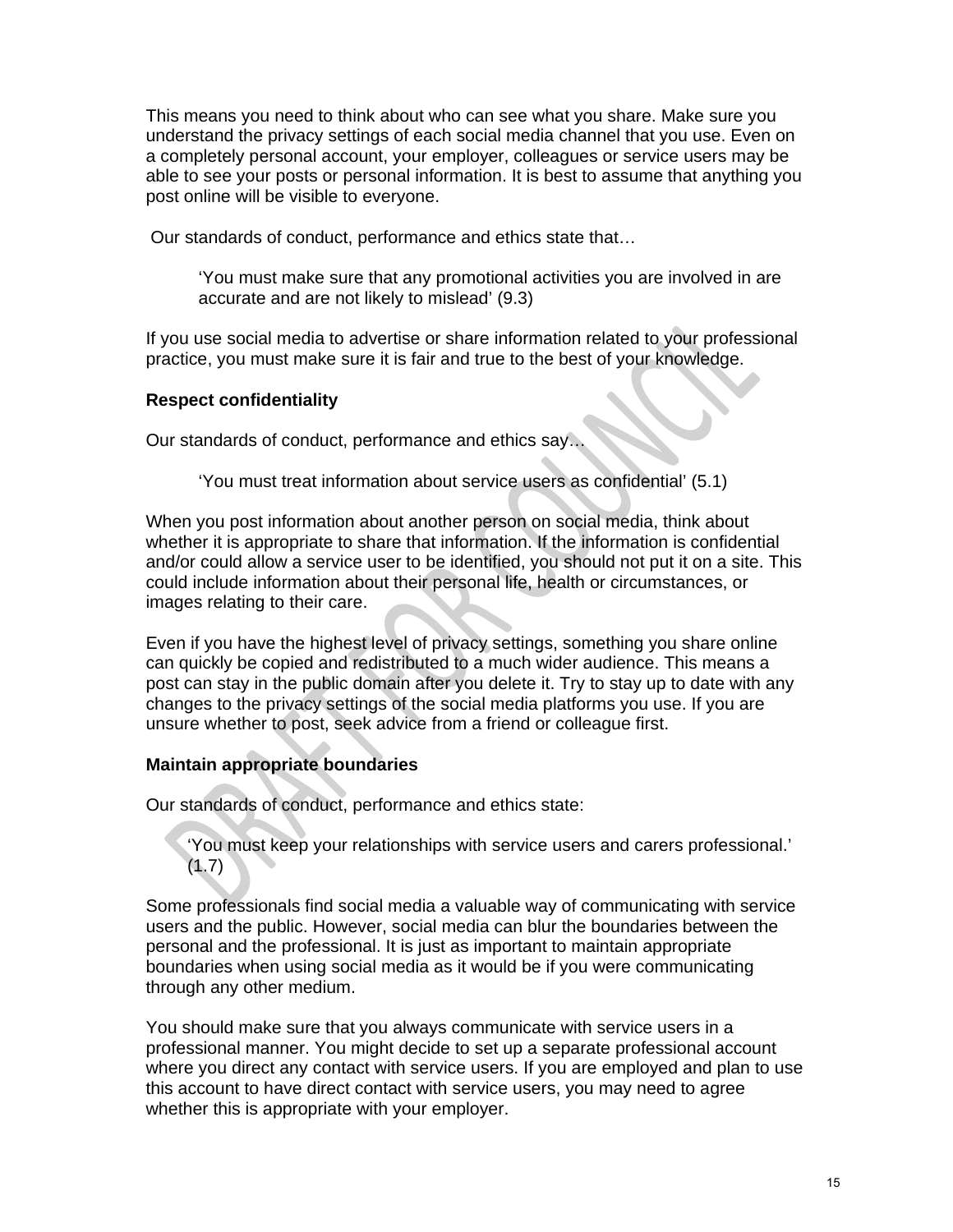If you choose to have a single account for social and work purposes, think carefully about whether you would be happy for both audiences to see the material you post. Whether you have a single account or separate accounts, always think carefully about what you post and who can see it.

If you have separate accounts or profiles, keep in mind that service users may still be able to find and contact you via your personal account. If this happens, we recommend that you politely decline a friend request or send them a separate message if appropriate.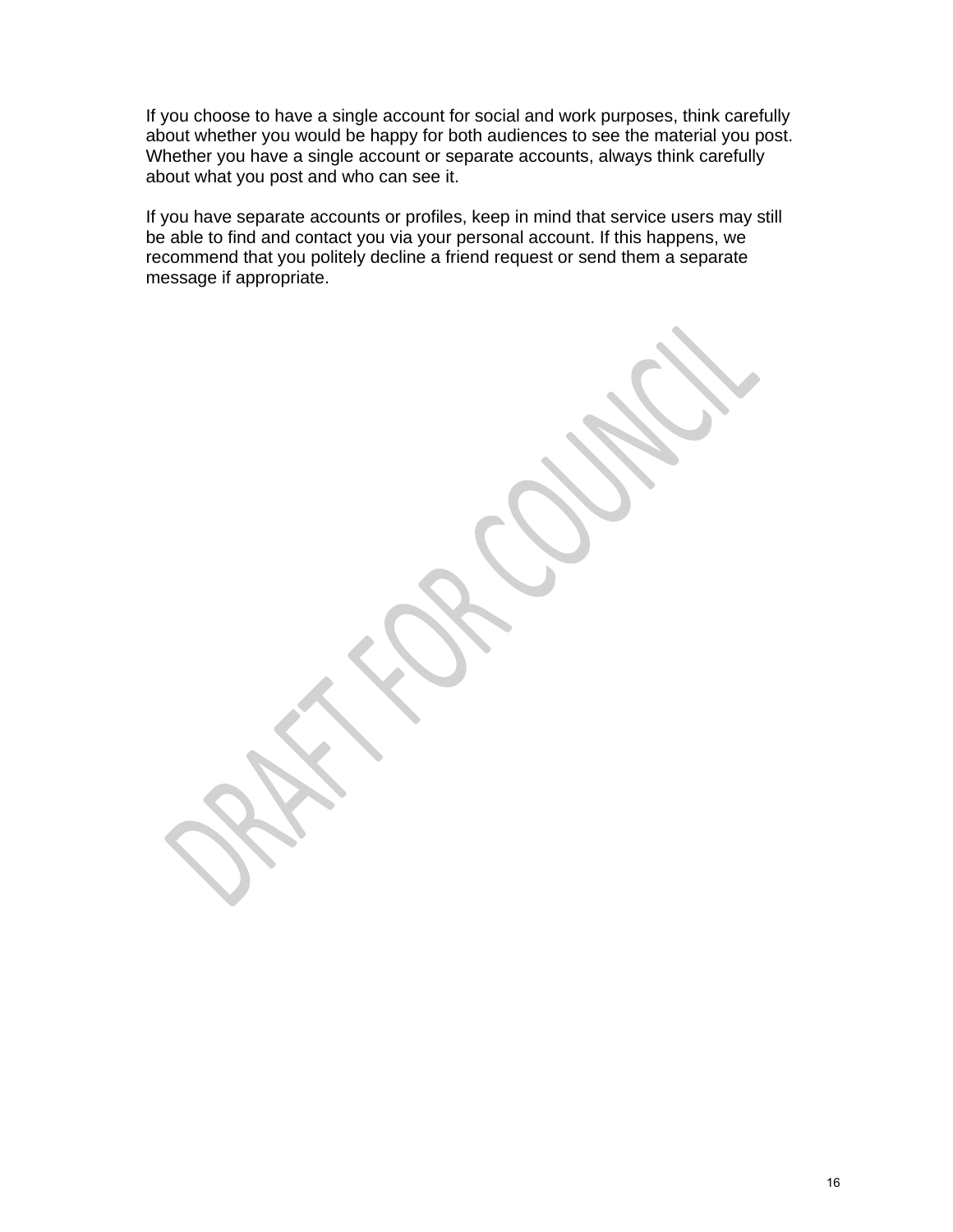### **Section 4: More information**

### **Contact us**

You can contact us if you have any questions about this guidance or our standards. Please be aware, however, that we cannot offer legal advice. Our contact details are below:

The Health and Care Professions Council Park House 184 Kennington Park Road London SE11 4BU.

Tel: +44 (0)300 500 6184

You can download copies of our standards documents and other publications from our website at www.hcpc-uk.org.

### **Other sources of guidance**

We recognise the valuable role professional bodies play in representing and promoting the interests of their members. This often includes guidance and advice about good practice which can help you meet the standards that we set.